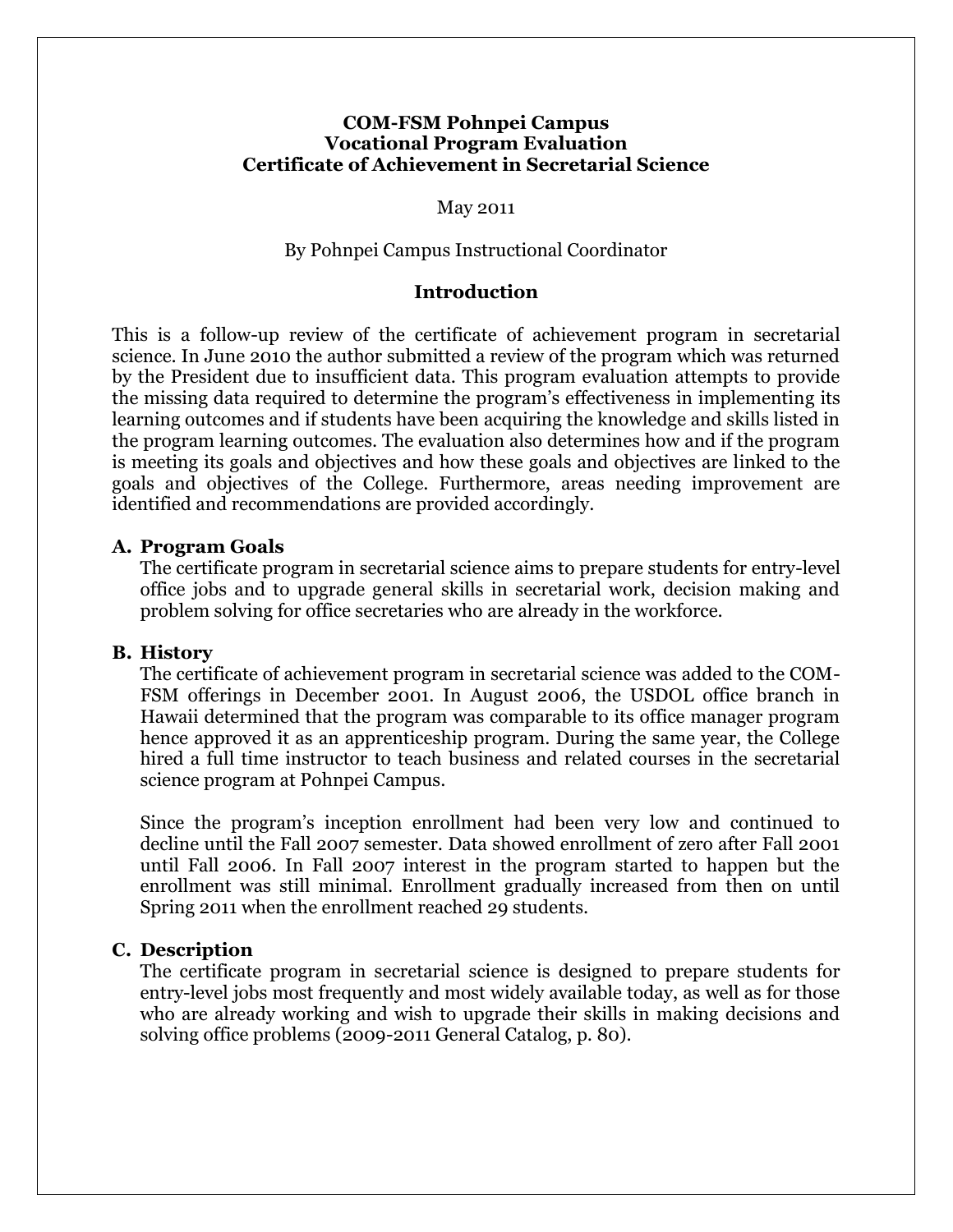### **D. Admissions Requirements**

High school graduates or GED certificate holders must be accepted by the President upon recommendation of the Recruitment, Admissions, and Retention Committee. Acceptance for admissions is based on the applicant's score on the COM-FSM entrance test (COMET) and other criteria as defined by the Committee (2009-2011 General Catalog, p. 28).

### **E. Program Requirements**

The Secretarial Science program requires that students complete the following courses, a total of 34 credits.

BK095 Bookkeeping I (3) BK096 Bookkeeping II (3) BU095 Filing, Office Procedures/Office Machines (3) BU098 Basic Business Math (3) BU099b Office Management/200 hours practicum (3) CA100s Computer Literacy for Secretaries (4) CA101s Computer Application for Secretaries (4) ESL/BU095 ESL for Business Purposes I (4) ESL/BU096 ESL for Business Purposes II (4) SS100 World of Work (3)

## **F. Program Courses and Enrollment**

The charts below show the course enrollment trend for Fall-to-Fall semesters and Spring-to-Spring semesters. Figure A showed a gradual increase in course enrollment for Fall 2008 and Fall 2009. Then in Fall 2010 the enrollment remarkably increased. The same trend is shown in Figure B for the Spring semesters.



Source: COM-FSM Student Information System Record Fall 2008-Fall 2010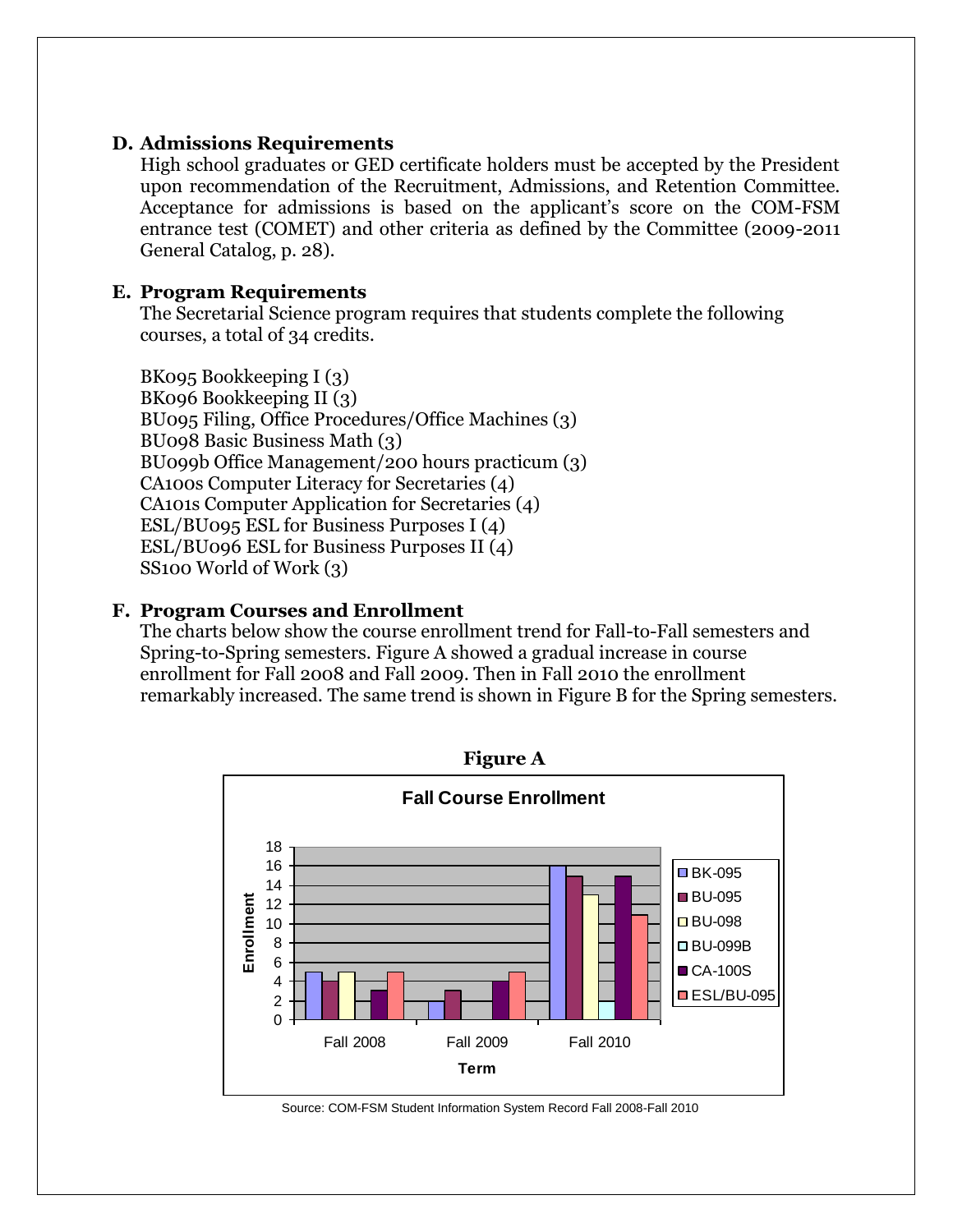



Source: COM-FSM Student Information System Record Spring 2009-Spring 2011

# **G. Faculty**

For best qualified instructions a multi-discipline faculty is utilized to deliver the courses. However, the principal instructors are:

Debra Perman, MBA, Walden University Phyllis Silbanuz, MS, Phoenix University

Teaching the ESL and Social Science requirements respectively are Jean Ranahan, M.Ed. University of Maine Orono and Taylor Elidok, M.Ed. San Diego State University.

Part-time instructors are contracted as needed to teach certain courses such as BU095 Office Procedures and BU098 Business Math.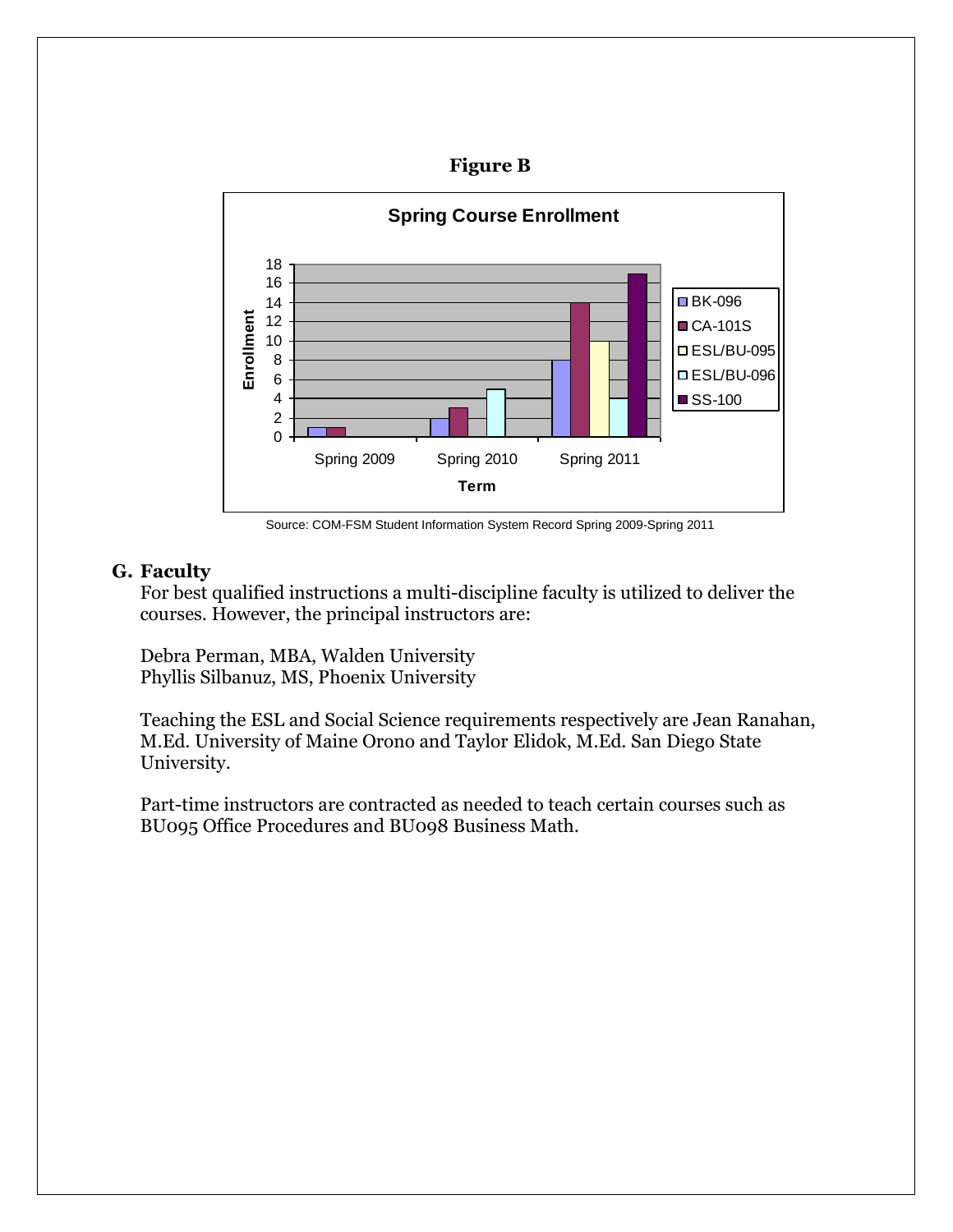## **H. Outcome Analysis**

#### **1. Program Enrollment**

Figure C shows that enrollment has significantly increased from 16 students in sy2008-2009 to 57 in sy2010-2011.





Source: COM-FSM Student Information System Record Fall 2008-Spring 2011

## **2. Graduation Rate**

Although the enrollment has remarkably increased over the last school years, only a couple of students have completed the program within the reported school years.

### **3. Average Class Size**

Most of the required courses for this program are also required for the bookkeeping certificate program. Therefore the class enrollments as shown in Figure A and Figure B are higher than the actual number of enrollees majoring in Secretarial Science; 7 for spring and 8 for fall semesters.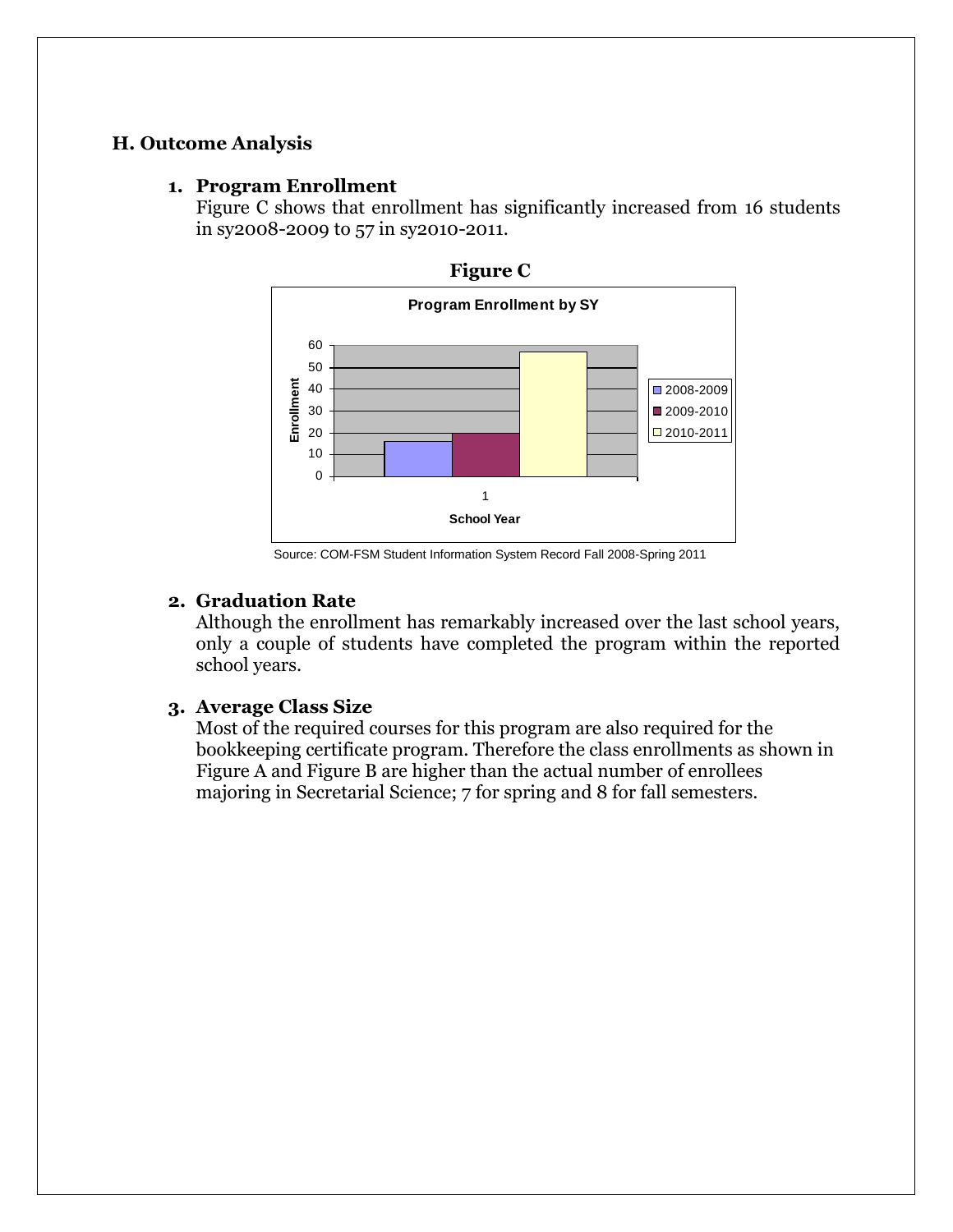### **4. Seat Cost**

At the present tuition rate of \$105 per credit the total seat cost per student completing this program is \$3,570. The table below shows detailed information.

| <b>Classes</b> | <b>Credits</b> | <b>CPC</b> | <b>CPS</b> |
|----------------|----------------|------------|------------|
| BK 095         | 3              | \$105      | \$315      |
| <b>BK 096</b>  | 3              | \$105      | \$315      |
| <b>BU095</b>   | 3              | \$105      | \$315      |
| BU098          | 3              | \$105      | \$315      |
| <b>BUo99b</b>  | 3              | \$105      | \$315      |
| CA100s         | 4              | \$105      | \$420      |
| <b>CA101s</b>  | 4              | \$105      | \$420      |
| ESL/BU095      | 4              | \$105      | \$420      |
| ESL/BU096      | 4              | \$105      | \$420      |
| <b>SS100</b>   | 3              | \$105      | \$315      |
| <b>TOTAL</b>   | 34             | \$3,570    | \$3,570    |

## **5. Course Completion Rate**

| <b>Completion Rates by Subject and Course Number</b> |                  |                        |                        |  |
|------------------------------------------------------|------------------|------------------------|------------------------|--|
| Course                                               | Course No.       | <b>Completion Rate</b> | <b>Completion Rate</b> |  |
|                                                      |                  | $(sy2009-2010)$        | (sy2010-2011           |  |
| BK                                                   | 095              | 100%                   | <u>75%</u>             |  |
| BK                                                   | 096              | 75%                    | 50%                    |  |
| <b>BU</b>                                            | 095              | 93%                    | $\frac{35\%}{75\%}$    |  |
| BU                                                   | 098              | 70%                    |                        |  |
| <b>BU</b>                                            | o99 <sub>b</sub> | n/a                    | 67%                    |  |
| CA                                                   | 100 <sub>S</sub> | 100%                   | 100%                   |  |
| CA                                                   | 101 <sub>S</sub> | 100%                   | 93%                    |  |
| ESL/BU                                               | 095              | 100%                   | 95%                    |  |
| ESL/BU                                               | 096              | 90%                    | 71%                    |  |
| <b>SS</b>                                            | 100              | 93%                    | 87%                    |  |

## **6. Students' Satisfaction Rate**

Students were given a satisfaction survey for each class at the end of every semester. There were 15 items in the survey and students were asked to rate each class according to these items on a scale of 1 to 5; 1 being never, 2 is rarely, 3 as sometimes, 4 is usually and 5 being always. The table below shows detailed information on the students' satisfaction survey from Fall 2009 to Spring 2011.

| <b>Students' Satisfaction Survey Results</b> |      |             |  |               |  |
|----------------------------------------------|------|-------------|--|---------------|--|
| <b>Areas</b>                                 | Fall | Spring Fall |  | <b>Spring</b> |  |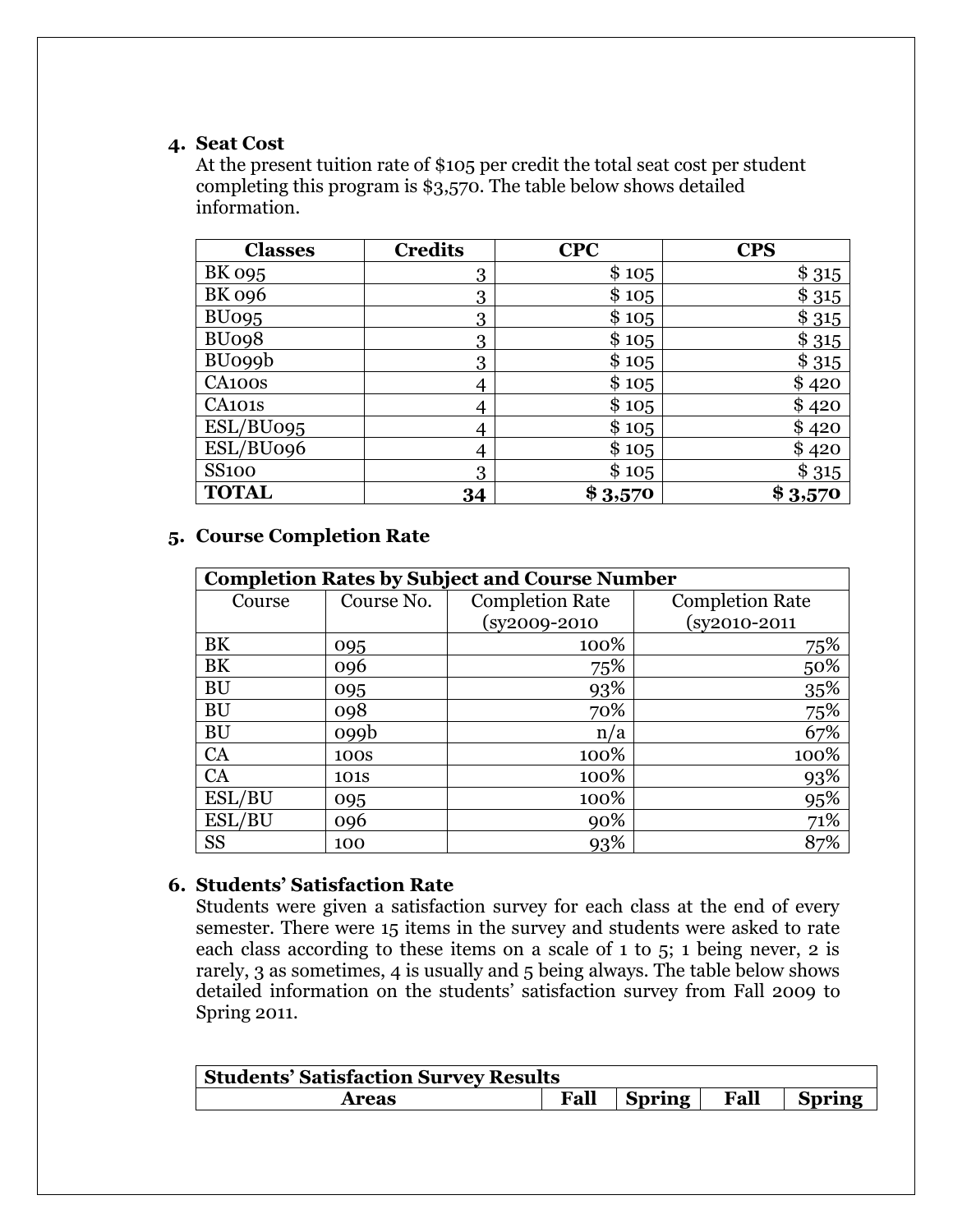|                                           | 2009 | 2010 | 2010 | 2011 |
|-------------------------------------------|------|------|------|------|
| Keeps regular schedule every class<br>1.  |      |      |      |      |
| day.                                      | 4.80 | 4.60 | 4.30 | 4.50 |
| Shows interest in the subject.<br>2.      | 4.30 | 4.70 | 4.10 | 4.30 |
| Gives individual help as needed.<br>3.    | 4.80 | 4.70 | 4.40 | 4.50 |
| Avails self for student conference.<br>4. | 4.10 | 4.50 | 4.00 | 4.30 |
| Welcomes questions, suggestions,<br>5.    |      |      |      |      |
| and discussions from students             | 4.55 | 4.70 | 4.30 | 4.70 |
| 6. Shows interest and respect for         |      |      |      |      |
| students.                                 | 4.65 | 4.80 | 4.30 | 4.80 |
| 7. Helps the students in meeting          |      |      |      |      |
| individual learning needs.                | 4.05 | 4.80 | 4.30 | 4.40 |
| 8. Uses classroom/lab time fully.         | 4.55 | 4.30 | 4.00 | 4.45 |
| Provides clear directions for<br>9.       | 4.60 | 4.70 | 4.30 | 4.35 |
| assignments and instruction.              |      |      |      |      |
| 10. Grades fairly.                        | 4.90 | 4.25 | 4.22 | 4.40 |
| 11. Makes the purpose of the course       |      |      |      |      |
| clear.                                    | 4.50 | 4.50 | 4.30 | 4.60 |
| 12. Talks clearly and at an easy-to-      |      |      |      |      |
| follow speed.                             | 4.75 | 4.50 | 4.10 | 4.20 |
| 13. Paces the lessons well with activity  |      |      |      |      |
| as well as lecture.                       | 4.05 | 4.90 | 4.10 | 4.30 |
| 14. Makes the course interesting.         | 4.45 | 4.80 | 4.00 | 4.30 |
| 15. Textbook was appropriate and          |      |      |      |      |
| helpful.                                  | 4.75 | 4.90 | 4.40 | 4.70 |

### **7. Employment Data**

The couple of students who have completed this program are now taking courses toward Associate degrees.

### **8. Transfer Rate**

Twelve students transferred from the Secretarial Science program to degree programs between Spring 2008 to Spring 2011. All but two students transferred to degree programs at the National Campus; **3** transferred to the Computer Information Systems program, **5** transferred to Liberal Arts, **1** transferred to Business, and **1** transferred to Micronesian Studies. Two are still at Pohnpei Campus but are now in different programs; **1** transferred to AAS in Telecommunications, and **1** is in ACE.

## **9. & 10. Program Learning Outcomes (PLO's) & Student Learning Outcomes (SLO's)**

There are six program learning outcomes for secretarial science.

- (1) Apply proper bookkeeping techniques in an office.
- (2) Demonstrate general computer competence and information technology literacy.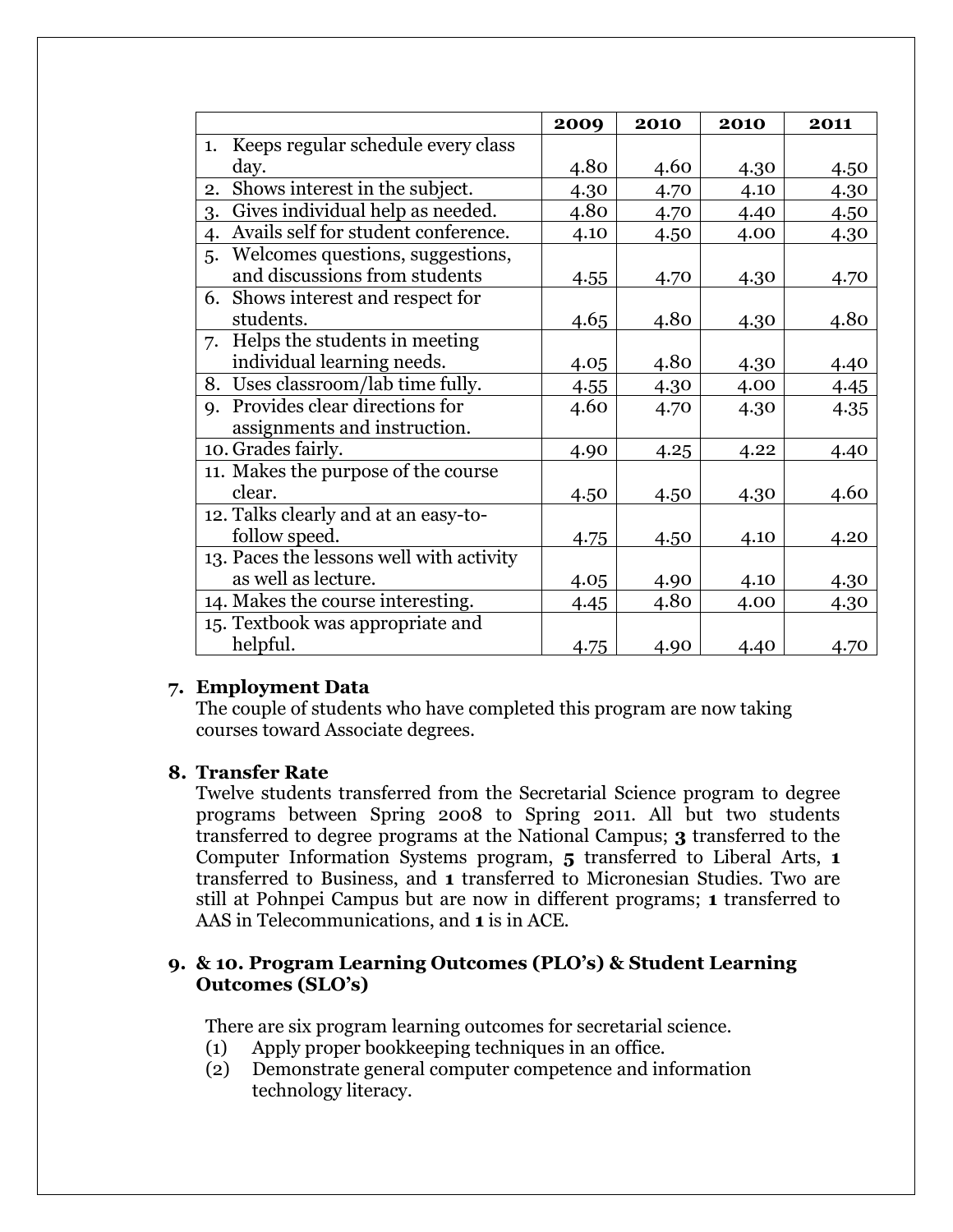- (3) Demonstrate proper office procedures and management techniques.
- (4) Communicate effectively in English for business purposes.
- (5) Perform business computations and apply logic as needed.
- (6) File documents properly and use common office machines.

Upon review of the correlation between program learning outcomes and student learning outcomes the following matrix was developed. All but one (SS 100 World of Work) secretarial science program requirements encourage student learning in accordance with the program's learning outcomes. Due to the practical nature of the program, most of the learning outcomes require practice and demonstration of mastery. Thus it is safe to say that the courses are specific to the needs of students in the program and are aligned to the program learning outcomes.

| <b>Courses</b>    | PLO1 | PLO <sub>2</sub> | PLO <sub>3</sub> | PLO4    | PLO5    | PLO6    |
|-------------------|------|------------------|------------------|---------|---------|---------|
| <b>BK 095</b>     | I, P | P                |                  |         | I, P    | I, P    |
| <b>BK 096</b>     | P, D | P, D             |                  |         | P, D    | P, D    |
| <b>BU 095</b>     |      | P, D             | I, P, D          | P, D    |         | P, D    |
| <b>BU 098</b>     | P, D | P, D             |                  |         | I, P, D |         |
| <b>BU 099B</b>    | P, D | P, D             | P, D             | P, D    | P, D    | P, D    |
| <b>CA 100S</b>    |      | I, P, D          |                  |         |         | I, P, D |
| CA 101S           |      | I, P, D          |                  |         |         | I, P, D |
| <b>ESL/BU 095</b> |      | I, P             |                  | I, P, D |         |         |
| <b>ESL/BU 096</b> |      | P, D             |                  | P, D    |         |         |
| SS 100            |      |                  |                  | P       |         |         |

**Certificate of Achievement in Secretarial Science Matrix**

### **I. Conclusion**

### **1. Findings**

There is a significant increase in program enrollment and students are starting to complete the program, though minimal. These are indications that the program is starting to make progress. Course completion rates have been on the positive side. Course offerings alternate between semesters for continuity of cohorts and to enable new entry into the program. The renewed interest in the program has made it necessary to open up additional classes almost every semester especially during the for Fall semesters.

Although the program was originally established for individuals who are already in the administrative professional workforce, the majority of enrollees, if not all, are fresh out of high school. These students lack the basic skills in reading and writing, computation, and analysis. Thus, they have difficulties with the reading level of texts and use of computers and other office machines.